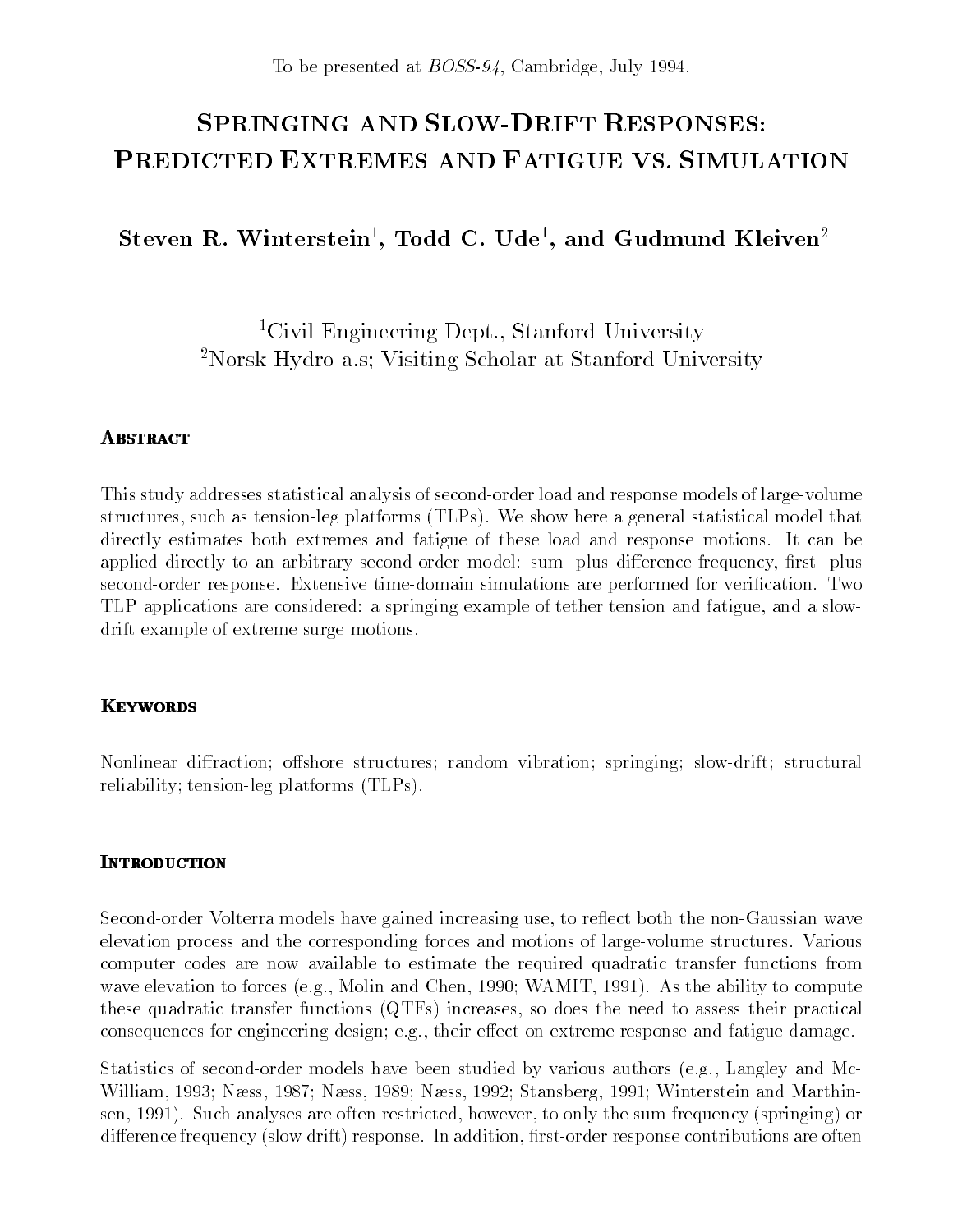excluded, or included only through an empirical load combination rule. Moreover, verication through simulation is often lacking.

Our goals here are twofold. First, we show a general statistical model—the Hermite model—that directly estimates extremes and fatigue. It can be applied directly to an arbitrary second-order model: sum- plus difference frequency, first- plus second-order response. Second, we perform extensive time-domain simulations for verification. Two tension-leg platform applications are considered: a springing example of tether tension and fatigue, and a slow-drift example of extreme surge motions.

The Hermite model achieves its generality by requiring only five response quantities: an average frequency and the first four statistical moments: mean, standard deviation, skewness, and kurtosis. These moments are conveniently calculated by eigenvalue analysis (Kac and Siegert, 1947). This analysis is summarized below, in a general formulation not specialized to the either sumor differency-frequency case. Indeed, the same Hermite methodology can be applied to other nonlinearities (e.g., higher-order load mechanisms), provided the requisite four moments can be estimated from either theory or data.

The generality of the Hermite model does not come without cost. Its virtue is that only four moments are needed; its corresponding drawback is that only four moments are used. Thus, it cannot be expected to perform as well as more detailed analyses, which better reflect the specific nonlinearity in special cases. We thus compare the Hermite model here to some such specialcase results: asymptotic extreme estimates of the second-order sum- or difference-frequency contribution (Nass, 1989; Nass, 1992).

#### RESPONSE MOMENTS: THEORY VS. SIMULATION

We first consider the statistical moments of the response, which are needed in the Hermite model. The theoretical moment analysis is first described. Because it contains no approximations, agreement with simulation should be virtually perfect. We show here how simulated moments may be affected by statistical uncertainty, however, due to histories of limited length. These results may be of interest in analyzing limited-duration model tests as well. We also consider the effects of different interpolation schemes, to simulate histories from the relatively coarse frequency mesh along which QTFs are commonly available.

For analysis or simulation, the wave elevation  $\eta(t)$  at the platform center is written as a discrete Fourier sum over positive frequencies  $\omega_k$ :

$$
\eta(t) = \sum_{k=1}^{N} A_k \cos(\omega_k t + \theta_k) = \text{Re} \sum_{k=1}^{N} A_k e^{i(\omega_k t + \theta_k)}
$$
(1)

To randomize Eq. 1, the phases  $\theta_k$  are taken to be uniformly distributed, mutually independent of each other and of the amplitudes  $A_k$ .

The analysis assumes each of the  $k$  frequency components in Eq. 1 to be Gaussian. This is consistent with assuming the amplitude  $A_k$  to have Rayleigh distribution, with mean-square value

$$
E[A_k^2] = 2S_\eta(\omega_k)\Delta\omega \equiv \sigma_k^2; \quad \Delta\omega = \omega_k - \omega_{k-1}
$$
\n(2)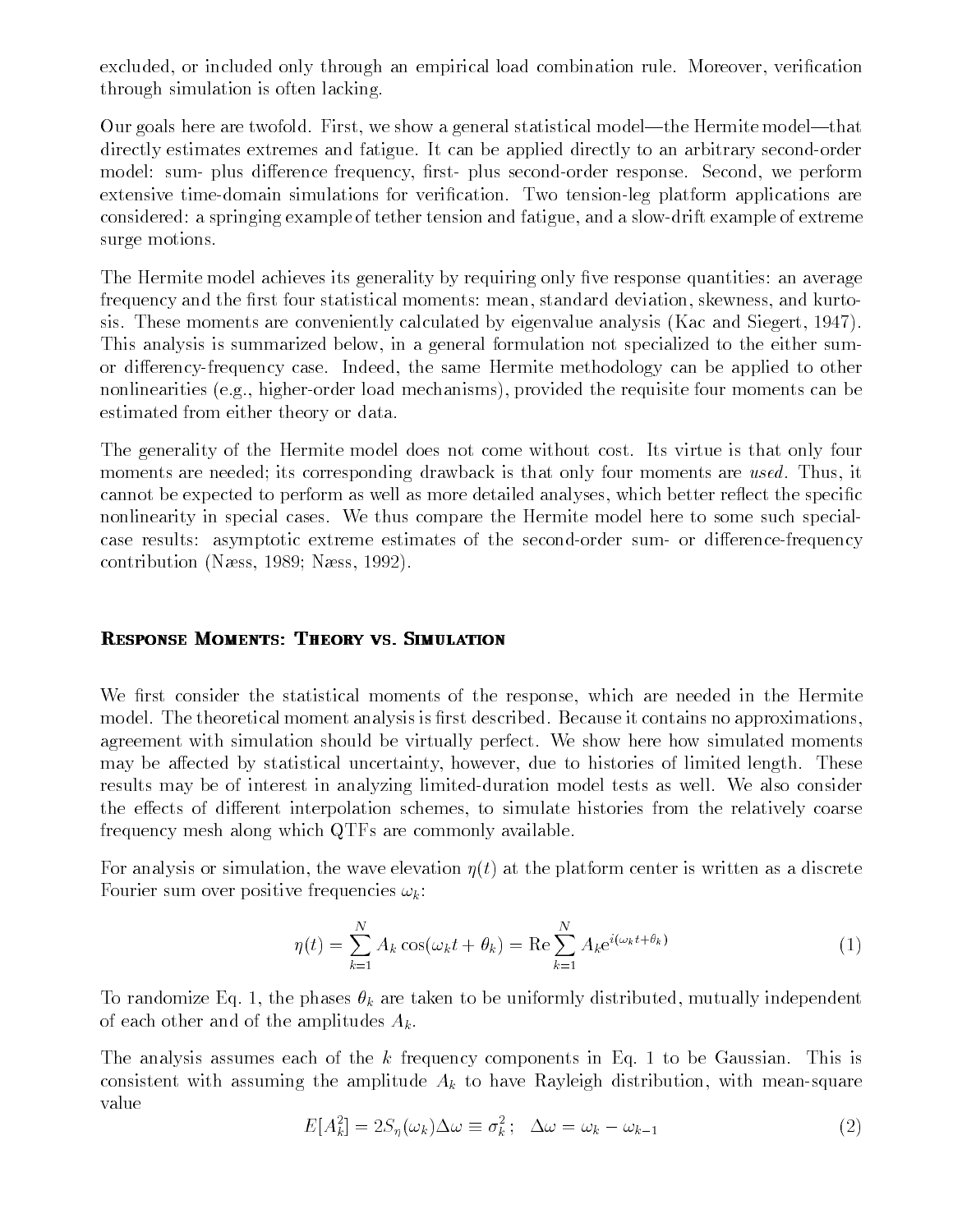Therefore, for consistency we use Rayleigh-distributed amplitudes  $A_k$  in our simulations. We also caution against the common use of choosing *deterministic* amplitudes,  $A_k = \sigma_k$ , for these secondorder load and response simulations. This can give unconservative estimates; e.g., second-order rms values that are on average too small (Ude, to appear).

The output of interest,  $x(t)$ , may be a wave force, structural motion, tether tension, or other response quantity. In any case we refer here to  $x(t)$  generically as the total "response," comprised of first- and second-order contributions  $x_1(t)$  and  $x_2(t)$ :

$$
x_1(t) = \text{Re}\sum_{k=1}^{N} A_k H_1(\omega_k) e^{i(\omega_k t + \theta_k)}
$$
\n(3)

$$
x_2(t) = q \operatorname{Re} \sum_{k=1}^{N} \sum_{l=1}^{N} A_k A_l [H_2^-(\omega_k, \omega_l) e^{i[(\omega_k - \omega_l)t + (\theta_k - \theta_l)]} + H_2^+(\omega_k, \omega_l) e^{i[(\omega_k + \omega_l)t + (\theta_k + \theta_l)]}] \tag{4}
$$

Here the first-order transfer function  $H_1$  reflects the result of linear theory, while the QTFs  $H_2^+$ and  $H_2$  -describe second-order difiraction effects, respectively, at sum and difference frequencies. The leading factor  $q$  is included to alert readers to different QTF definitions in the literature: various codes use  $q=1$  (WAMIT, 1991) or  $q=1/2$  (Molin and Chen, 1990).

As expressed in Eq. 4, the second-order response  $x_2(t)$  involves a weighted quadratic sum of Gaussian wave processes at various frequency components. For statistical analysis, it is unfortunate that this is a "complete" quadratic combination; i.e., with contributions from all mixed terms. Analysis is greatly simplified if  $x_1(t)$  and  $x_2(t)$  can be expressed as linear and quadratic forms, the latter without mixed terms:

$$
x_1 = \sum_{j=1}^{2N} c_j U_j ; \quad x_2(t) = \sum_{j=1}^{2N} \lambda_j U_j^2(t)
$$
 (5)

in terms of standard normal processes  $U_i(t)$  that are uncorrelated at common time t. Moment analysis then requires three basic steps:

1. We first find the coefficients  $\lambda_j$  in Eq. 5 by solving the eigenvalue problem

$$
\Gamma \phi_j = \lambda_j \phi_j; \quad j = 1, ..., 2N \tag{6}
$$

Here the 2N - 2N matrix, , is dened as

$$
\Gamma = \left[ \begin{array}{cc} \boldsymbol{D} & \boldsymbol{S} \\ \boldsymbol{S}^* & \boldsymbol{D}^* \end{array} \right] \tag{7}
$$

in terms of the N - N submatrices, D and S, of dierence- and sum-frequency QTFs:

$$
D_{kl} = \frac{q}{2}\sigma_k \sigma_l H_2^-(\omega_k, \omega_l); \quad S_{kl} = \frac{q}{2}\sigma_k \sigma_l H_2^+(\omega_k, \omega_l)
$$
\n
$$
(8)
$$

 $\overline{O}$  in Eq. 6 are found and normalized to have unit length, the found and normalized to have unit length, the found and  $\overline{O}$  are found and normalized to have unit length, the found and normalized to have unit leng coefficients  $c_j$  in Eq. 5 are evaluated as

$$
c_j = \boldsymbol{\phi}_j^H \boldsymbol{h}_1 \tag{9}
$$

Here  $h_1$  is a vector of first-order transfer function values (Appendix 1), and the superscript  $H$ " denotes the Hermitian (complex conjugate) transpose. Note that while the eigenvalues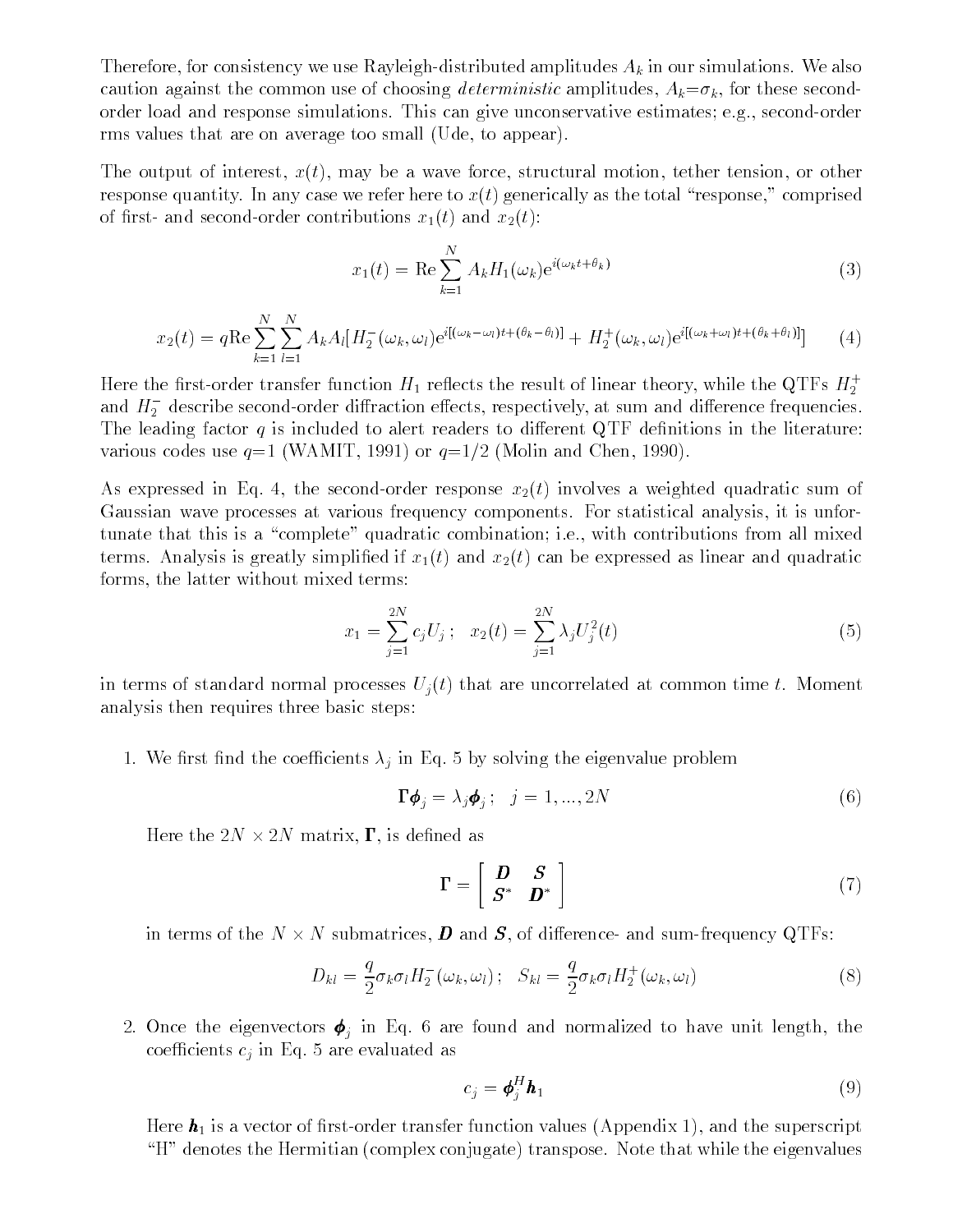$\lambda_j$  are always real, the vectors  $\boldsymbol{\phi}_i$  are typically complex. However, they have been normalized to have unit length  $(\pmb{\phi}_i^-\pmb{\phi}_j\!=\!1),$  and can also be rotated so that  $c_j$  in Eq. 9 is real. Equivalently, we may first evaluate  $c_j$  from Eq. 9 and then, if the result is complex, rotate it to yield a real number. Thus, we may take  $c_j$  in Eq. 5 to be the complex magnitude  $|c_j|$ of the result in Eq. 9.

3. Once  $c_i$  and  $\lambda_i$  are found, the moments of  $x(t)$  follow directly (Næss, 1987; Winterstein and Marthinsen, 1992):

$$
m_x = \sum_{j=1}^{2N} \lambda_j \, ; \quad \sigma_x^2 = \sum_{j=1}^{2N} c_j^2 + 2\lambda_j^2 \tag{10}
$$

$$
\alpha_{3x} = \mathbb{E}[(x - m_x)^3]/\sigma_x^3 = \sum_{j=1}^{2N} (6c_j^2 \lambda_j + 8\lambda_j^3)/\sigma_x^3
$$
 (11)

$$
\alpha_{4x} = \mathbb{E}[(x - m_x)^4]/\sigma_x^4 = 3 + \sum_{j=1}^{2N} 48\lambda_j^2 (c_j^2 + \lambda_j^2)/\sigma_x^4
$$
 (12)

If only the second-order response,  $x_2$ , is of interest, its moments are found from setting  $c_i=0$  in these results, reducing each to a single-term summation.

Appendix 1 gives the theoretical background for this procedure. Its derivation is generally traced to the electrical engineering literature (Kac and Siegert, 1947). Here, we merely note that this analysis is somewhat analogous to statistical problems such as principal components and factor analysis (Morrison, 1976). In our context, we seek marginally independent contributions (the  $U_j$  in Eq. 5) and their weights (here, the  $\lambda_j$ ) that "best explain" the total variance of  $x_2$ . For example, retaining only the largest eigenvalue  $\lambda_j$  (in absolute value) is analogous to keeping the single dominant "factor" in such analyses. Notably, this single dominant eigenvalue is found to asymptotically govern response behavior at high levels (Næss, 1989; Næss, 1992).

#### Numerical Results

All numerical results here use first- and second-order wave forces estimated by WAMIT (WAMIT, 1991) for the Snorre TLP. The hull has four circular columns of 25 m. diameters at 76 m. centerto-center distance, and four square pontoons with 11.3 m. sides and 2.5 m. corner radii. A coupled linear 6DOF model is used to find corresponding transfer functions for motions and tether tensions (Marthinsen and Winterstein, 1992). We consider here head seas and longcrested waves, and thus retain only the heave, pitch, and surge degrees of freedom. Including added mass effects, the natural periods are taken to be  $T_n=2.3s$  in heave, 2.5s in pitch, and 83s in surge. The damping ratio in both heave and pitch is taken as  $\zeta = .005$ . Damping in surge is seastate-dependent; here we adopt the surge damping  $\zeta = 0.10$  for an extreme seastate (significant wave height  $H_s=14.5$ m). Finally, all cases use a JONSWAP wave spectrum with  $\gamma=3.3$ .

Note that for this platform, pitch has a greater effect on tether tension than heave. We may thus expect largest springing effects when the spectral peak spectral period  $T_p$  is twice the pitch period. We therefore consider a seastate with  $T_p=5s$  and  $H_s=2m$ . Applying Eqs. 10 and 12 to the tether tension  $x(t)$ , we find

$$
H_s = 2m, T_p = 5s; \quad \alpha_{4,x_2} = 4.65, \quad \sigma_{x_2}/\sigma_{x_t} = .95 \tag{13}
$$

Due to symmetry in the springing case, the mean and skewness of  $x(t)$  are zero. These results use a regular grid of  $N=200$  frequencies in Eqs. 3-4, between  $\omega_{min}=0.3$  and  $\omega_{max}=3.0$  rad/s. These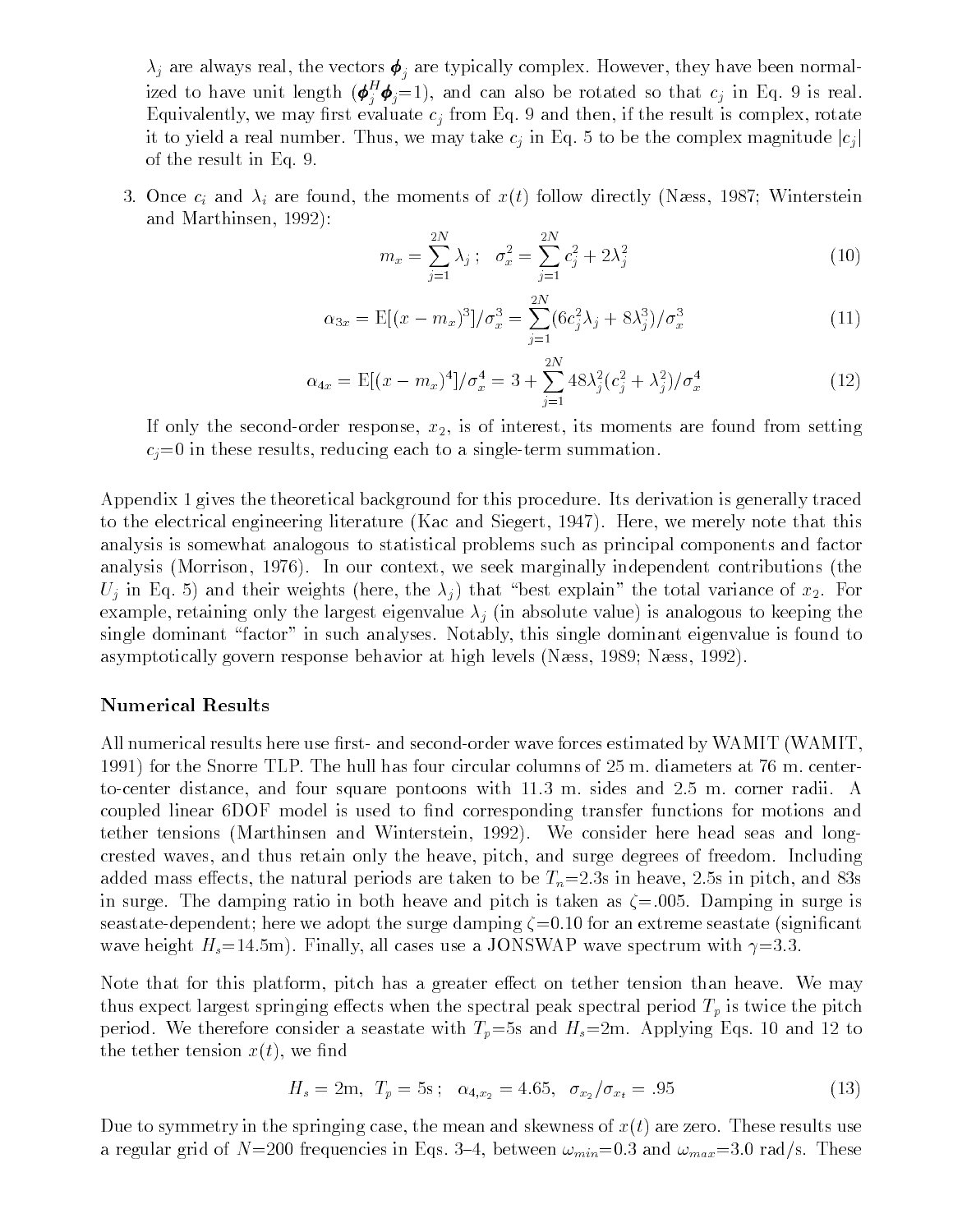have been interpolated from sum-frequency WAMIT results at 218 regularly spaced  $(\omega_1, \omega_2)$  pairs, lying on lines between  $\omega_1 + \omega_2 = 2.2$  and 2.8 rad/s.

Because 95% of the tether tension rms is due to the second-order response  $x_2(t)$ , it suffices to  $\alpha$  and predictions of second-order rms  $\alpha_2$  and kurtosis  $\alpha_1$ ,x2. Toward this end, a number of  $\alpha$ statistically equivalent simulations were performed. Each contained  $N_{pts}=4096$  points at time spacing  $dt=0.2$ s, producing a 13.7min segment. Note that a second interpolation of QTF values is necessary: from the  $N=200$  frequencies for moment calculations to  $N=4096$  regularly spaced frequencies (starting at zero) for each simulated segment. Figures 1 and 2 show results for 2 interpolations: (1) linear interpolation in real and imaginary parts, and (2) retention of the original grid, assigning each point in the fine grid the nearest neighboring QTF value from the original grid.

Interpolation (2) most faithfully preserves the QTFs used in moment prediction, and both  $\sigma$  and  $\alpha_4$  show good agreement with simulation. Note, however, the sensitivity to interpolation: linear interpolation (at this already fine mesh level) alters both  $\sigma$  and  $\alpha_4$  by about 6% in this case. One may expect greater sensitivity to the original interpolation used to generate the 200-frequency mesh from the raw WAMIT output. These issues of mesh selection, sensitivity and interpolation are topics of ongoing study.



Figures 1 and 2 also show the uncertainty (standard deviation) to be expected when these moments are estimated from a limited duration time history. For a 1-hour springing history, for example, we find RMS values to have a coefficient of variation  $(COV=ratio\ of\ standard\ deviation$ to average) of about 10%. The kurtosis  $\alpha_4$  has similar COV. These together imply still larger scatter in 1-hour extremes.

Finally, a brief note about the role of error-bars in this paper. All error-bars show  $\pm 1$  standard deviation ranges. In all figures *except* Figures 1 and 2, the standard deviation applies to the estimate shown—if it is based on  $n$  simulations, this standard deviation will tend to decrease like  $1/\sqrt{n}$ . In the special case of Figures 1 and 2, however, the error bars are intended to apply not to our best estimate (given all simulations) but rather to the uncertainty due to a *single* simulation, with the duration shown. In this way they are intended to be suggestive of the uncertainty in a single model test result.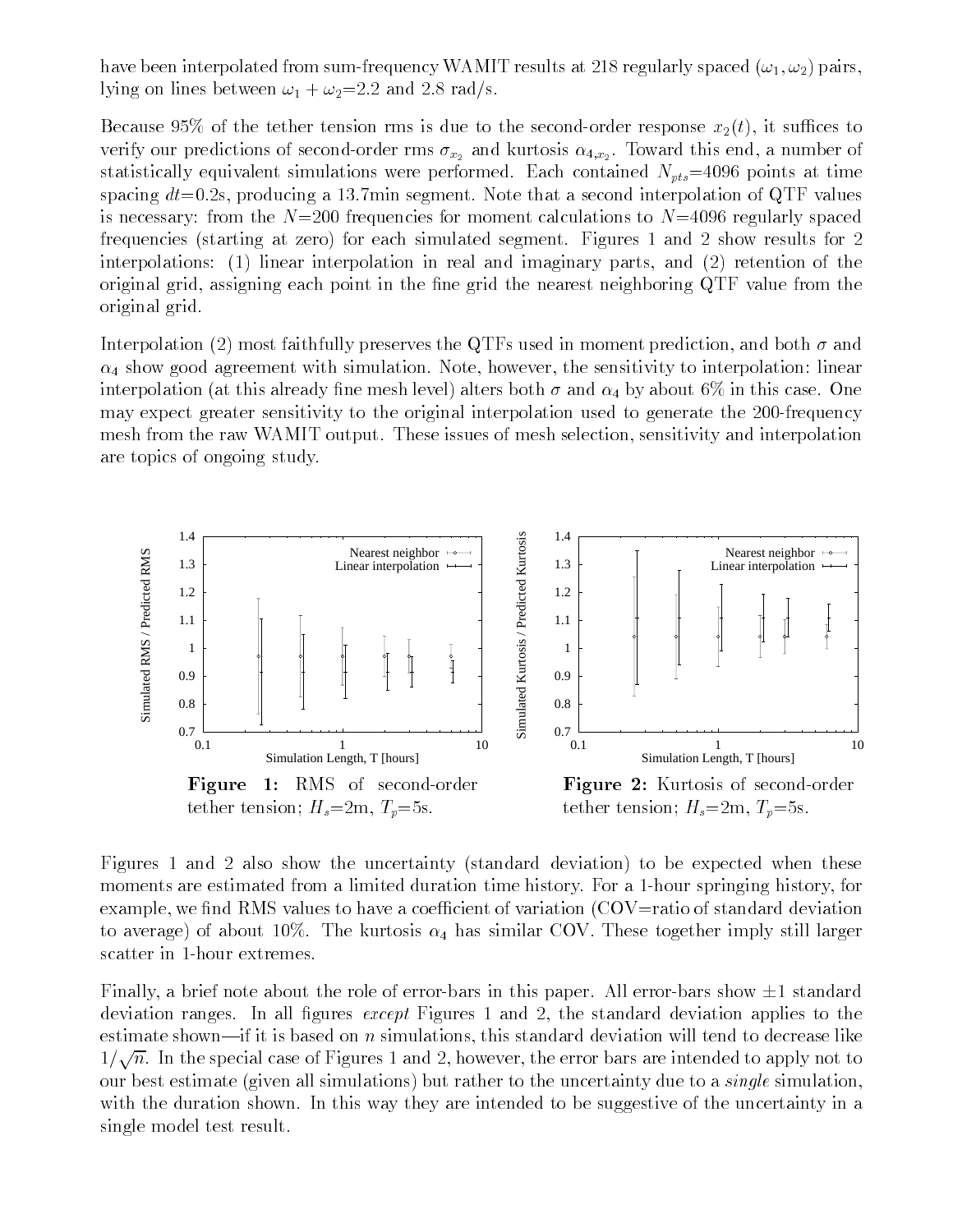#### **TETHER FATIGUE: THEORY VS. SIMULATION**

Given the response moments from the preceding section, the Hermite model directly provides estimates of fatigue and extremes. The underlying premise is that the response  $x(t)$  of interest is related to a standard normal process  $u(t)$  by a cubic transformation:

$$
x = g(u) = m_x + \kappa \sigma_x [u + c_3(u^2 - 1) + c_4(u^3 - 3u)]; \quad \kappa = [1 + 2c_3^2 + 6c_4^2]^{-1/2}
$$
 (14)

in terms of the response mean,  $m_x$ , standard deviation  $\sigma_x$ , and unitless coefficients  $c_3$  and  $c_4$ described below. While the time argument  $t$  is omitted for brevity, Eq. 14 should be understood as an assumed relation that holds at each point in time. Thus, we assume the actual non-Gaussian history can be transformed into a Gaussian history by applying a (nonlinear) distortion of the vertical, response axis. Note also that the standard normal process u here is intended to model the entire response, after cubic distortion, and is not related to the separate Gaussian contributions  $U_i$  in Eq. 5.

The coefficients  $c_3$  and  $c_4$  are chosen to reflect the response skewness,  $\alpha_3$ , and kurtosis,  $\alpha_4$ . Earliest versions of this model (Winterstein, 1985) assumed small nonlinearity, for which

$$
c_3 \approx \alpha_3/6 \, ; \quad c_4 \approx (\alpha_4 - 3)/24 \tag{15}
$$

Subsequent results (Winterstein, 1988) have used more accurate approximations. Here we propose new expressions for  $c_3$  and  $c_4$ , fit to "optimal results" that minimize lack-of-fit errors in  $\alpha_3$ and  $\alpha_4$ :

$$
c_3 = \frac{\alpha_3}{6} \left[ \frac{1 - .015|\alpha_3| + .3\alpha_3^2}{1 + 0.2(\alpha_4 - 3)} \right]
$$
\n
$$
(16)
$$

$$
c_4 = c_{40} \left[ 1 - \frac{1.43 \alpha_3^2}{\alpha_4 - 3} \right]^{1 - 0.1 \alpha_4^{0.8}}; \quad c_{40} = \frac{\left[ 1 + 1.25(\alpha_4 - 3) \right]^{1/3} - 1}{10} \tag{17}
$$

These results are intended to apply for  $3 < \alpha_4 < 15$ ;  $0 \le \alpha_3 < 2(\alpha_4 - 3)/3$ , which should include most cases of practical interest. Note that for small nonlinearities, Eqs. 16 and 17 are consistent with Eq. 15. Note also that for symmetric responses (e.g., springing),  $\alpha_3=c_3=0$  and  $c_4=c_{40}$ .

#### Stochastic Fatigue Accumulation

With a Miner's law approach, we assume a tether stress cycle with stress range  $S$  causes fatigue damage  $c_{\mathcal{S}}$  . The coefficients c and m are material properties; typical m values for offshore components range from  $m=3$  to 5. If the tether stress process  $x(t)$  is narrow-band Gaussian, S has Rayleigh distribution. The mean damage rate per unit time is then (e.g., Lin, 1976):

$$
D_G = c\nu_0 \left(2\sqrt{2}\sigma_x\right)^m \left(m/2\right)!\tag{18}
$$

in terms of the standard deviation,  $\sigma_x$ , and mean-level upcrossing rate,  $\nu_0$ , of  $x(t)$ . With the skewness  $\alpha_3$  and kurtosis  $\alpha_4$  of  $x(t)$ , the Hermite model (Winterstein, 1988) gives the fatigue correction factor:

$$
D = D_G \cdot \gamma \, ; \quad \gamma = \frac{(\sqrt{\pi} \kappa)^m (m p)!}{(2p!)^m (m/2)!} \, ; \quad \frac{(2p)!}{p!^2} = \frac{4}{\pi} (1 + 2c_4 + 9c_4^2) \tag{19}
$$

in which  $c_4$  is given by Eq. 17. The basis for this result is that both peaks and troughs should transform by the same g-function in Eq. 14 as the rest of the process,  $x(t)$ . One can therefore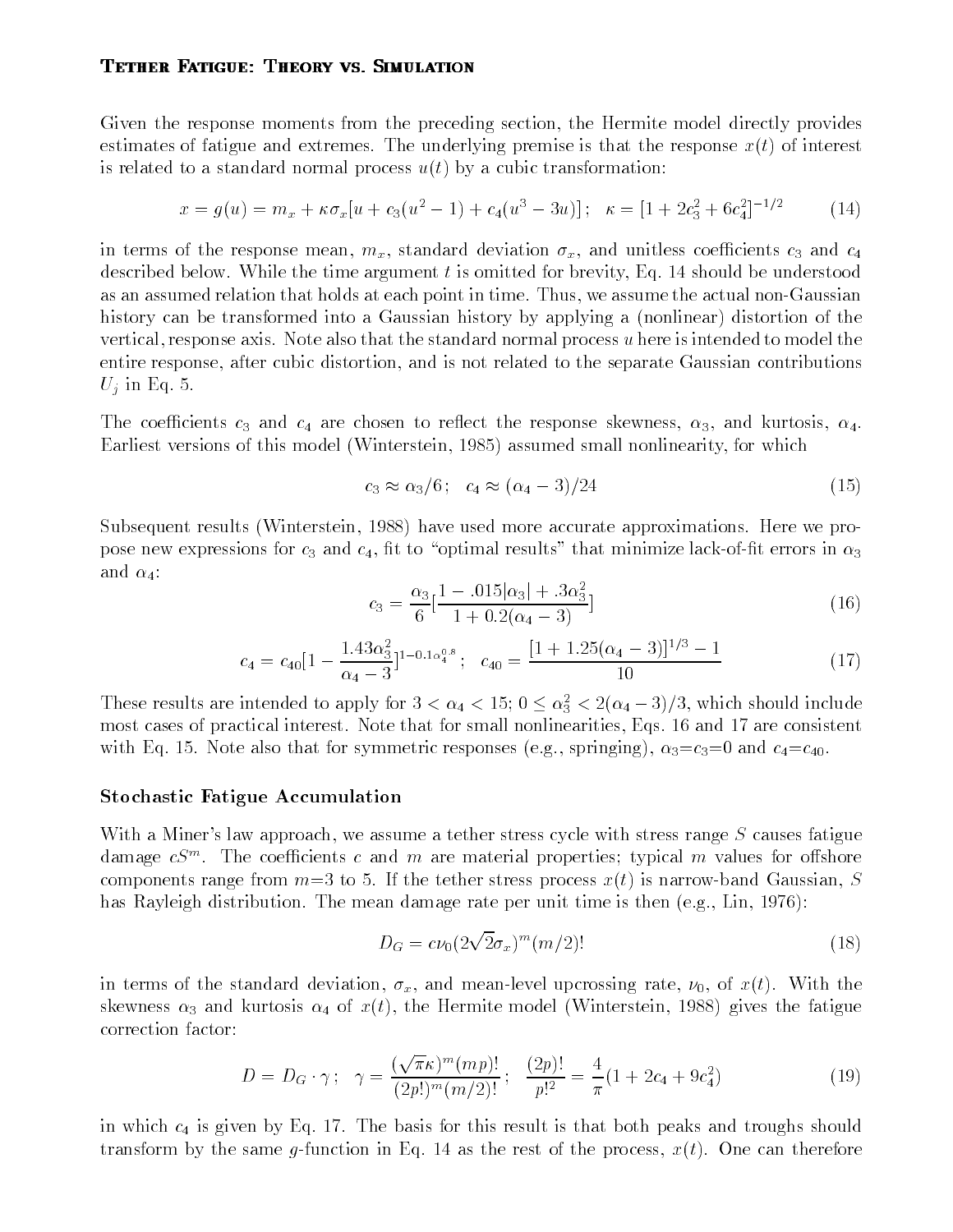transform peaks and troughs, each with Rayleigh distributions in the narrow-band normal case, and estimate the resulting range moment S<sup>m</sup> . Eq. 19 results from doing this computation for  $m=1$  and 2 only; a Weibull distribution (with shape parameter p) is then fit to S to estimate its higher moments.

This last result in Eq. 19 defines p implicitly, in terms of  $c_4$ . In the Gaussian case, because  $\alpha_3=0$ and  $\alpha_4=3$  we find that  $c_3=c_4=0$  and hence  $p=1/2$  and  $\gamma=1$ . For general non-Gaussian cases,  $\gamma$ increases with m and  $\alpha_4$ , as nonlinear effects produce larger stress ranges and greater damage. Similar corrections may be derived when fatigue is caused by the tensile stress range only, as in crack growth.



#### Numerical Results

We first return to the springing seastate considered earlier  $(Eq. 13)$ . Because it is dominant in this case, we consider the second-order response only. Figure 3 first considers the mean rate,  $\nu_x(x)$ , at which the tether tension process crosses level r from below. The Hermite estimate of  $\nu_x(x)$  is

$$
\nu_x(x) = \nu_0 \exp(-u^2/2) \tag{20}
$$

in which x and u are related through Eq. 14. For given x, the corresponding u can be found by inverting this cubic equation (Winterstein, 1988). For our purposes it is more convenient to vary u explicitly and show, as in Figure 3, the relation between x (from Eq. 14) and  $\nu_0 \exp(-u^2/2)$ .

Figure 3 shows that the Hermite estimate of  $\nu_x(x)$  is accurate throughout a wide range of thresholds x. As expected, the Gaussian model underestimates upcrossing rates, due to its neglect of nonlinear effects that inflate the distribution tails. Also shown is an asymptotic, high-threshold estimate of  $\nu_x(x)$  (Næss, 1992; Eqs. 20–21). It is more accurate than the Hermite model at all but the lowest levels—which is to be expected because it uses more than four-moment response information. The accuracy of the Hermite model appears reasonable, however, given its level of information.

Figure 4 shows the resulting fatigue damage caused by the second-order tether tension response. Simulation results use conventional rainflow counting procedures. The Gaussian estimate makes two potentially offsetting errors: it unconservatively neglects nonlinear effects, and conservatively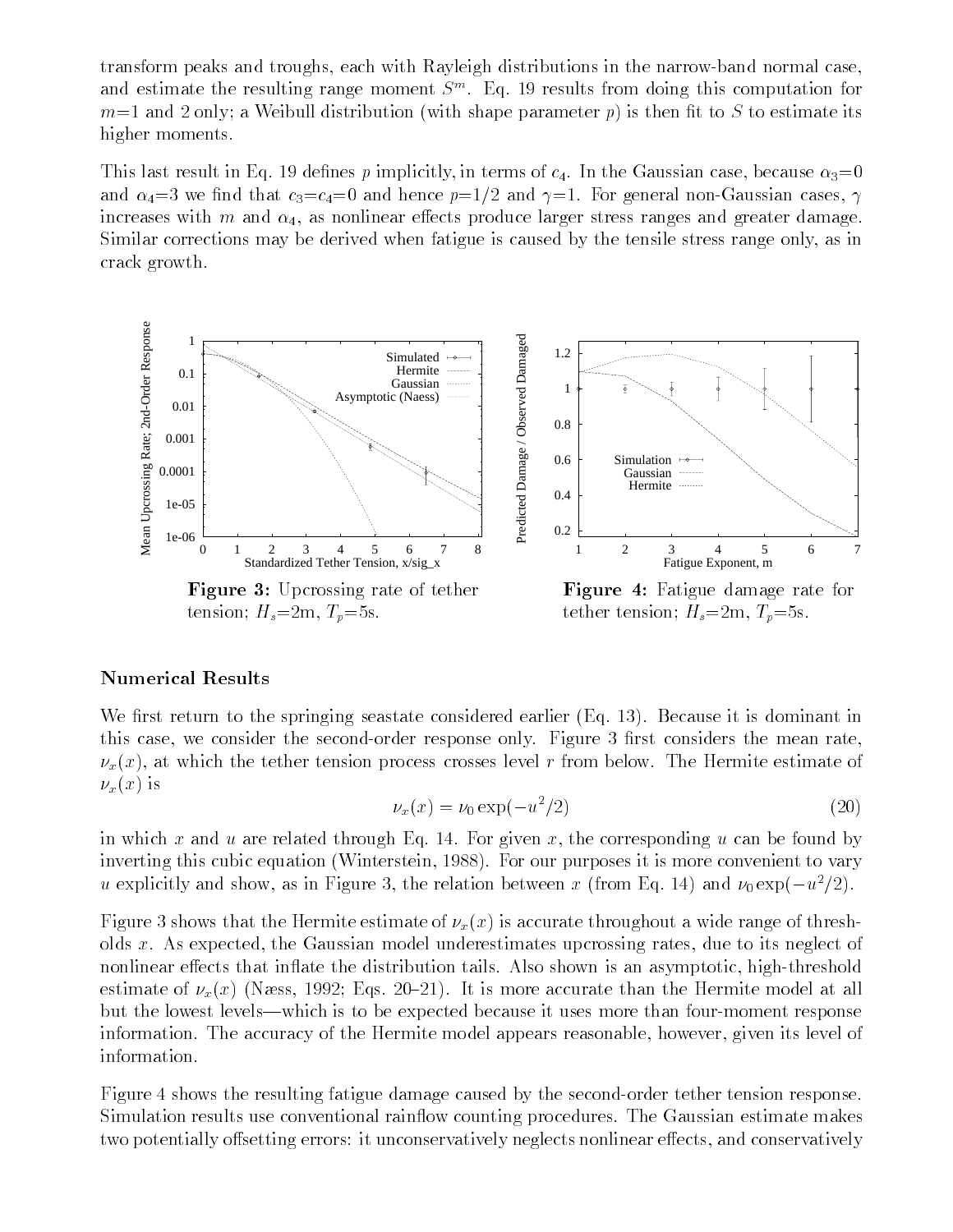ignores bandwidth effects on rainflow counting. The effect of nonlinearity becomes dominant for larger fatigue exponents m; e.g., if  $m=5$  the Gaussian model predicts only half of the observed fatigue damage. The Hermite model seeks to include nonlinear effects but not bandwidth. This results in its conservative errors (of less than 20%) for  $m \leq 5$ . For larger m values it too is low, due to the approximate Weibull model in Eq. 19 fit to the first two moments only. More refined calculations, using the Hermite upcrossing rate in Eq. 20, lead to a systematically conservative damage estimate at all  $m$  values shown. The Hermite results shown may be sufficiently accurate, however, for the practical range of m values between 3 and 5.



We have focused on the  $T_p=5s$  seastate here to best test our ability to model second-order springing effects on fatigue. The overall damage rate will ultimately be a weighted average over all such seastates; significant contributions may also be found near  $T_p=8$ s, for example, if it lies near the mode of the  $H_s-T_p$  scattergram (Winterstein et al, 1994). Figure 5 shows upcrossing rate estimates for the (total) tether tension response in such a seastate, and Figure 6 the resulting fatigue damage. Here non-Gaussian effects are far smaller, and both the Gaussian and Hermite models are quite accurate.

Indeed, Figures 4 and 6 suggest that for this TLP model, non-Gaussian effects on fatigue are relatively mild. This is consistent with a more complete analysis over the entire scattergram (Winterstein et al, 1994). This reference shows, however, that far greater errors are incurred if second-order effects are completely neglected. The relatively accurate Gaussian results in Figures 4 and 6 require that we at least estimate the correct RMS level, including second-order effects.

# EXTREME RESPONSE: THEORY VS. SIMULATION

Finally, we consider an example of estimating extreme deck surge in a severe seastate. The most conventional analysis of extremes is based on two assumptions: (1) the underlying process is Gaussian; and (2) crossings of high levels of practical interest occur independently. Assumption (2) will typically be conservative, as it ignores the tendency of crossings of resonant response to cluster in time. In contrast, assumption (1) will generally be unconservative for extreme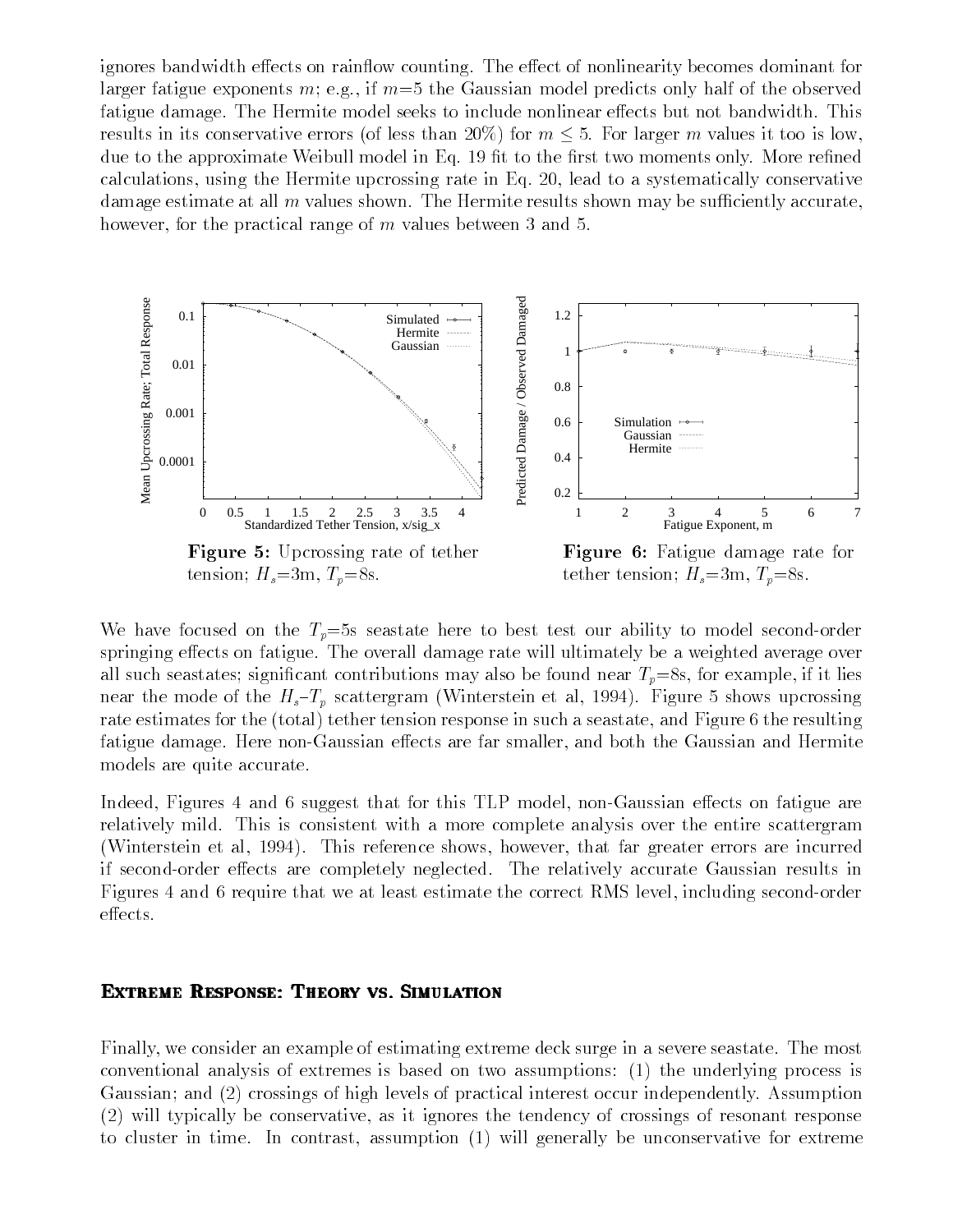cases of interest (as in the previous fatigue examples). We therefore consider two estimates of non-Gaussian extremes here: one that retains the assumption of independent crossings, which is hoped to remain conservative, and a second that seeks to include clustering effects.

# Extreme Estimates Ignoring Clustering

Assuming upcrossings to occur in Poisson fashion, the maximum response  $Y = max[x(t); 0 \le t \le$  $T$  is estimated to be

$$
F_Y(y) = \exp[-\nu_x(y)T] = \exp[-Ne^{-y^2/(2\sigma_x^2)}]; \quad N = \nu_0T
$$
 (21)

The latter result is specialized to the case of a mean-zero Gaussian response process  $x(t)$ . Note the use of the symbol y here to denote the maximum response, while x continues to refer to the stationary response at an arbitrary point in time.

Interest often lies not only in the distribution function  $F_Y(y)$  at given y, but also in representative Y values such as its mean, median, or mode. Eq. 21 can be used directly for these purposes; e.g., the median value is found to be  $\sigma_x\sqrt{2\ln(1.44N)}$ . The mean, however, requires numerical integration of Eq. 21.

It has therefore become common to introduce an additional approximation into Eq. 21. This can be done by considering a standard Gumbel variable Z. By equating its distribution function,  $\exp(-e^{-z})$ , to Eq. 21, we find the following relation between Z and Y:

$$
Z = \frac{Y^2}{2\sigma_x^2} - \ln N \tag{22}
$$

The approximation comes in replacing this exact result with an approximate linear relation:

$$
Z = z_0 + z'_0 \cdot (Y - y_0) \tag{23}
$$

Here  $y_0$  is the response level about which Eq. 22 is linearized, with value  $z_0 = Z(y_0)$  and slope  $z_0$ = $z$  (y<sub>0</sub>) found from the true nonlinear relation. The benefit of Eq. 23 is that due to its linearity, substituting the mean of  $Z(.577)$  yields the corresponding mean of Y:

$$
m_Y = y_0 + \frac{.577 - z_0}{z'_0} \tag{24}
$$

In particular, when it is linearized around  $y_0 = \sigma_x \sqrt{2 \ln N}$ , Eq. 22 yields the value  $z_0 = 0$  and slope  $z_0' {=} \sqrt{2 \ln N} / \sigma_x$ , so that Eq. 24 returns the well-known formula for mean extremes (e.g., Davenport, 1964):

$$
m_Y = \sigma_x \left[ \sqrt{2 \ln N} + \frac{.577}{\sqrt{2 \ln N}} \right] \tag{25}
$$

Note that the linearized form can also be used to estimate the median and mode of  $Y$ , replacing the mean of  $Z$  (.577 in Eq. 25) by its corresponding median or mode (.367 and 0, respectively).

The simplicity of the Hermite model is that the  $g$ -function in Eq. 14 applies at all points in time, and in particular, to the extremes of the process. Thus, once the coefficients  $c_3$  and  $c_4$  have been estimated from Eqs.  $16{-}17$ , the mean maximum of the non-Gaussian response can be estimated as

$$
m_Y = E[\max[x(t)]] = g(m_U) \tag{26}
$$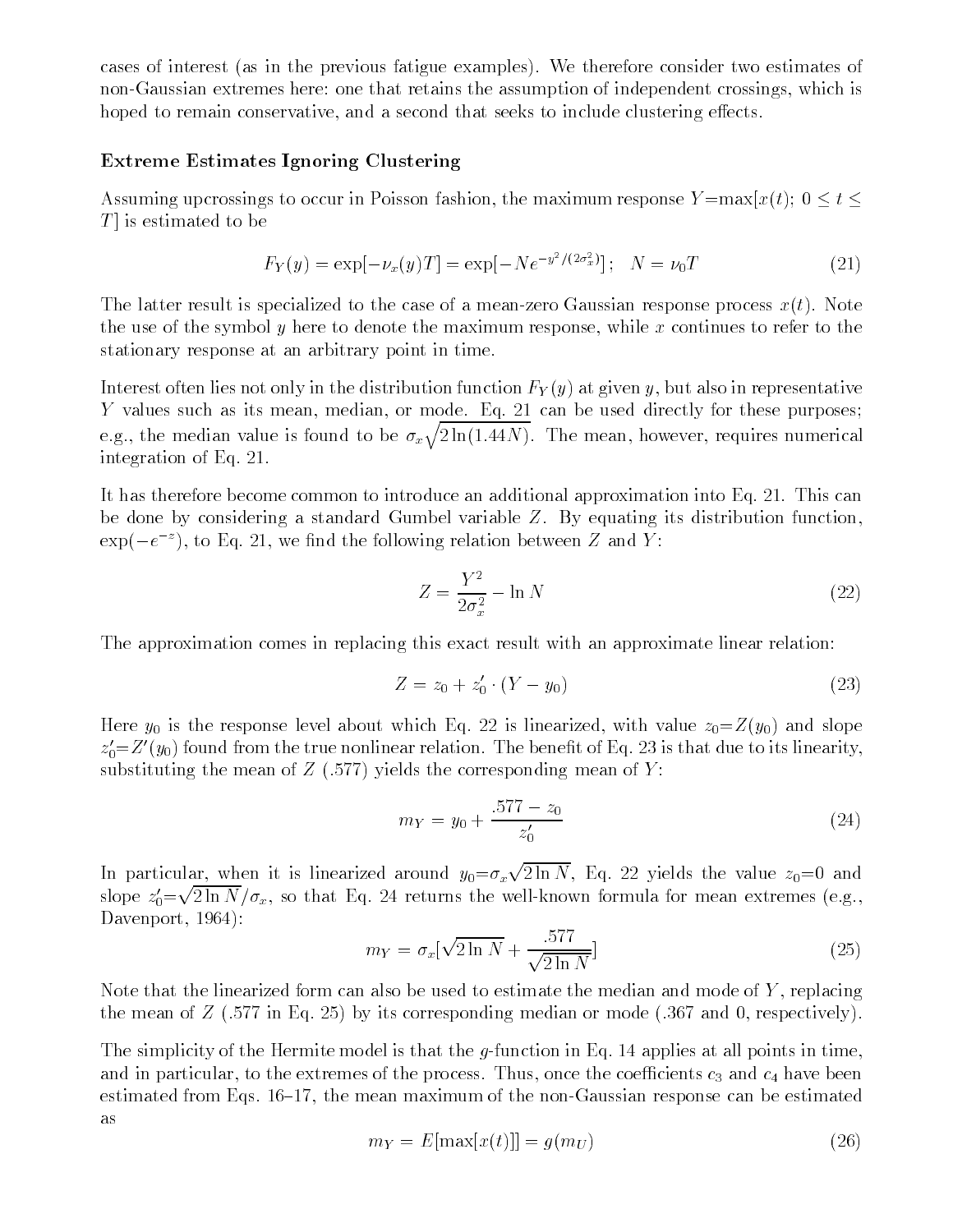Here  $m_U$  is the corresponding mean maximum of the underlying Gaussian response. This can be estimated from Eq. 25 with  $\sigma_x=1$ .

# Extreme Estimates Including Clustering

Most analyses of clustering effects consider extremes of Gaussian processes. Such results commonly introduce a correction factor,  $p(y)$ , on the rate  $\nu_x(y)$  in Eq. 21:

$$
F_Y(y) = \exp[-\nu_x(y)p(y)T] = \exp[-Np(y)e^{-y^2/(2\sigma_x^2)}]; \quad N = \nu_0T
$$
 (27)

Physically, we may interpret  $p(y)$  as the fraction of upcrossings that can be considered to occur independently—or equivalently,  $\nu_x(y)p(y)$  is the reduced rate of independent crossings once the additional crossings per cluster have been removed.

Various estimates of  $p(y)$  can be found in the literature. One of the simplest (Vanmarcke, 1975) is an exponential form, based on the bandwidth parameter  $\delta \!=\! \sqrt{1-\lambda_1^2/(\lambda_0\lambda_2)}$ :

$$
p(y) = 1 - \exp(-Cy/\sigma_x); \quad C = \sqrt{2\pi}\delta \approx \sqrt{8\zeta}
$$
 (28)

The latter form applies to a lightly damped oscillator, with damping ratio  $\zeta$ . Eq. 28 is based on direct theoretical comparison of the process  $x(t)$  and its envelope  $s(t)$ ; indeed,  $p(y)$  is given by  $1 - \exp(-\nu_s(y)/\nu_x(y))$ . In view of its theoretical background we retain it here; comparison with some Gaussian simulations suggests that it may somewhat underestimate clustering (Vanmarcke, 1975). We may alternatively view C as an empirical parameter to be fit, for example, as a function of damping  $\zeta$ .

Given this choice of  $p(y)$ —or any other from the literature—we may again derive a corresponding estimate of the mean extreme  $m<sub>Y</sub>$ . Replacing N by  $N p(y)$  in Eq. 22, analogous linearization about  $y_0 = \sigma_x \sqrt{2 \ln N}$  now gives

$$
m_Y = \sigma_x \left[ \sqrt{2 \ln N} + \frac{.577 + \ln p_0}{\sqrt{2 \ln N} - C(1 - p_0)/p_0} \right]; \ \ p_0 = 1 - \exp(-C\sqrt{2 \ln N}) \tag{29}
$$

This result is believed original, although it is entirely consistent with conventional first-passage approaches and approximations. As expected, it generally yields a smaller mean value than Eq. 25 which ignores clustering. As N grows, however,  $p_0 \rightarrow 1$  and the two results coincide. Finally, the Hermite estimate in Eq. 26 can again be applied to reflect non-Gaussian effects;  $m_U$ in that result should now be evaluated from Eq. 29 (with  $\sigma_x=1$ ) to include clustering effects.

# Numerical Results

We consider the surge response in a relatively severe seastate:  $H_s=14.5$ m and  $T_p=15$ s. Figure 7 show the mean upcrossing rate for the second-order contribution to surge. As in earlier sumfrequency cases, the Hermite upcrossing rates agree well with more detailed, problem-specific asymptotic results in this second-order case (Næss, 1989, Eq. 11). This agreement is maintained for the total response (Figure 8), for which fewer exact results are available.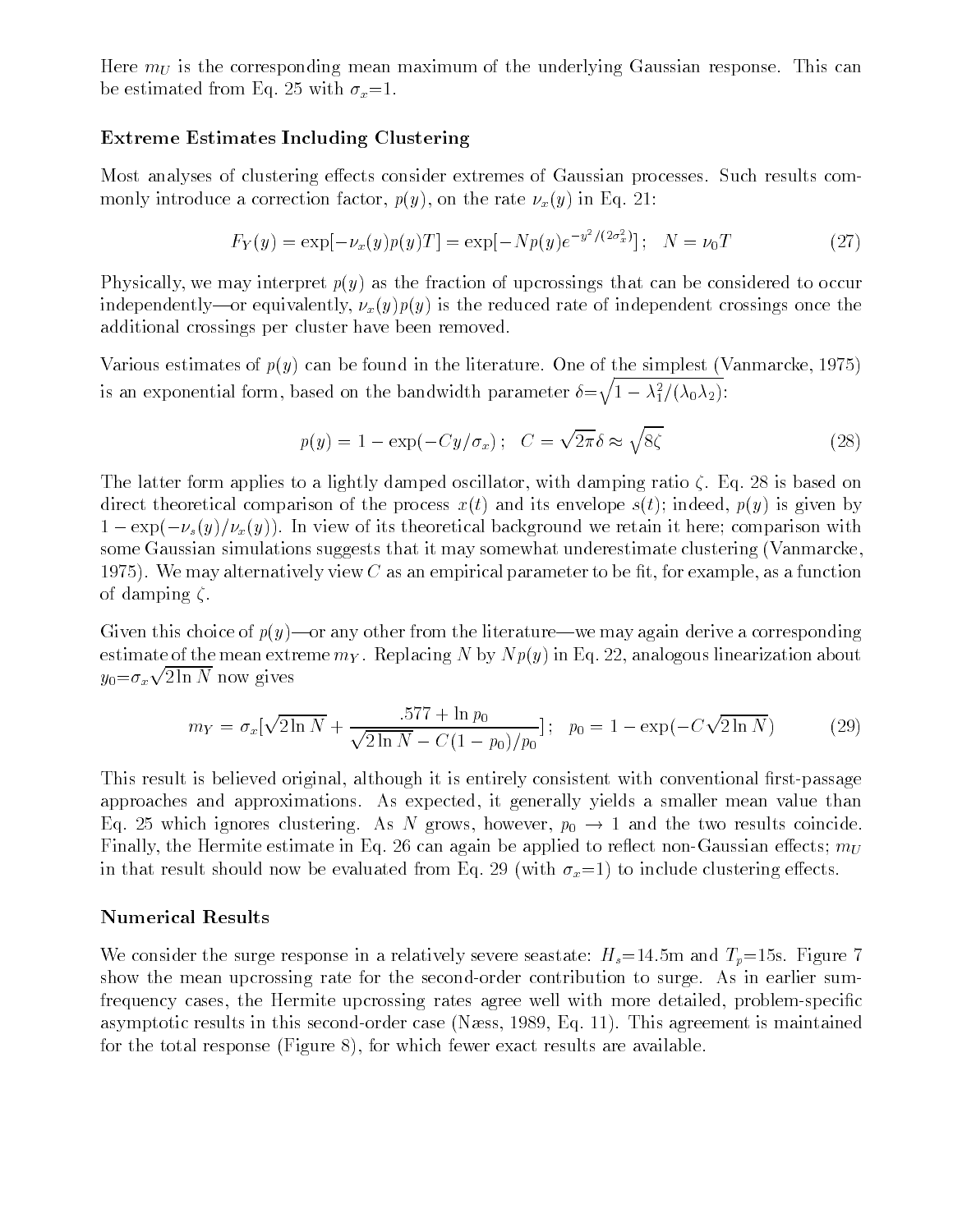

Finally, Figures 9 and 10 show corresponding estimates of average maximum sway—both secondorder (Figure 9) and total (Figure 10)—over various durations. Figure 9 also shows alternate results (Næss, 1989), both without and with clustering corrections. The no-clustering result (Næss, 1989) uses Eq. 17 of this reference, while the clustering correction applies the reduction factor in Eq. 24 to the dynamic portion of Eq. 17 (with mean removed).

As expected, results that ignore clustering are found to be generally conservative. One may also expect the no-clustering limit to be more accurate for longer-duration seastates; the figures tend to reflect this trend as well. The clustering corrections in the Hermite model in Figure 9 apply the Vanmarcke correction (Eq. 28), and in Figure 10 apply a more detailed correction appropriate for bimodal response spectra (Toro and Cornell, 1986). Both appear somewhat conservative; this may be due in part to the underestimation of clustering in the original Vanmarcke correction, which underlies both results. Nonetheless, accuracy here may well be sufficient for practical purposes.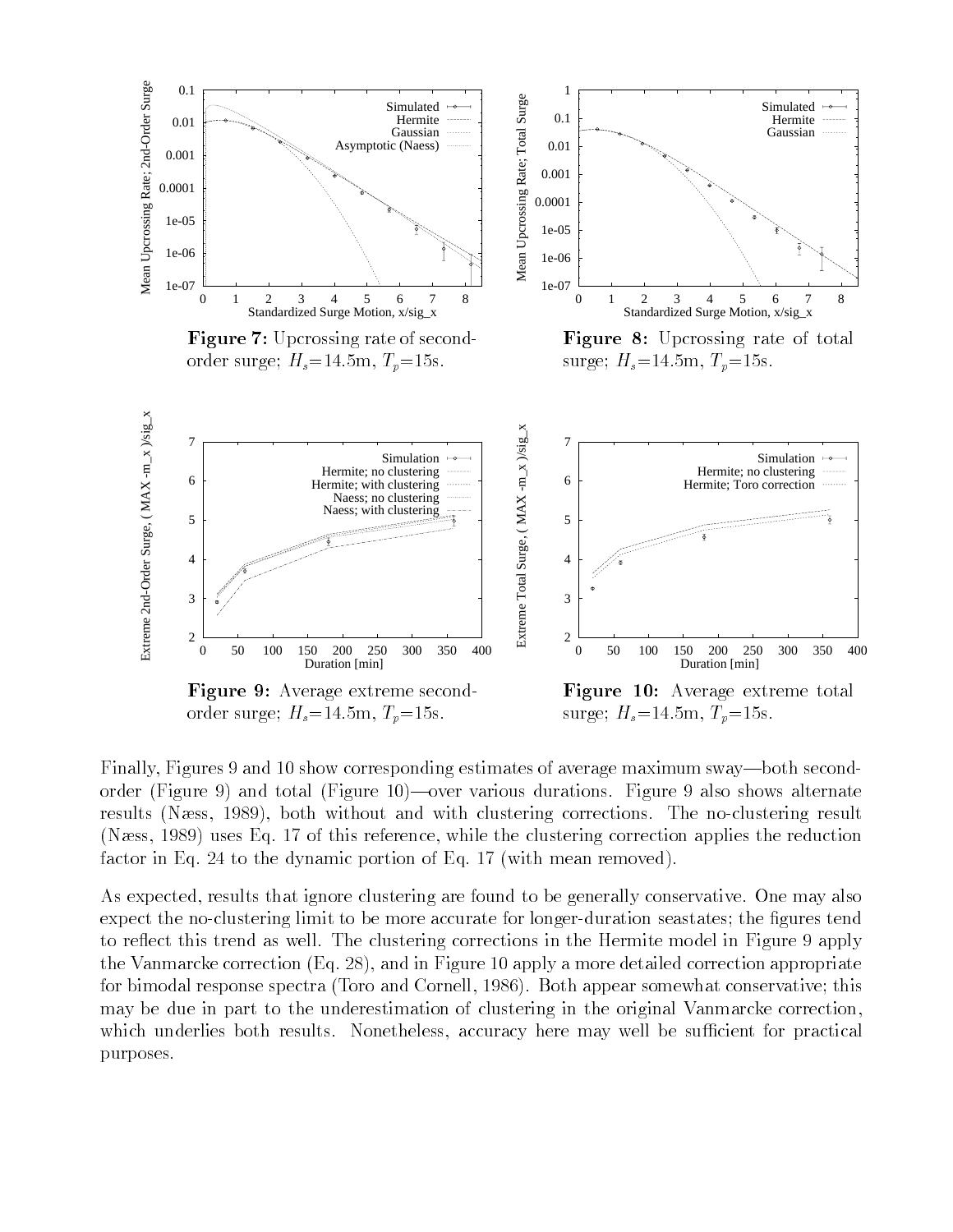# **CONCLUSIONS**

- A method has been shown to estimate both extremes and fatigue associated with secondorder loads and responses. Based on only four marginal moments and average frequency  $(Eq. 14)$ , it can be applied to an arbitrary second-order model: sum- plus differencefrequency, first- plus second-order response.
- Given its limited information, the proposed Hermite model shows good agreement with more detailed, problem-specific results for special cases; e.g., asymptotic upcrossing rate of second-order sum- or difference frequency contributions. This is shown by Figures 3 and 5 for sum-frequency cases, and by Figure 7 for difference-frequency response. It also provides accurate crossing rates for the total (first- plus second-order) response—e.g., Figures 5 and 8—where exact results are less often available.
- In its simplest form the Hermite model neglects bandwidth effects, effectively assuming a rather narrow-band response. From experience with linear Gaussian responses, this assumption would be expected to produce conservative estimates of both extremes and rainflow-counted fatigue. This conservatism is indeed generally found here, both for fatigue (with  $m \leq 5$  in Figures 4 and 6) and extremes (Figures 9 and 10). In the case of extremes, a clustering correction is introduced here to reduce this conservatism.
- For this TLP model, non-Gaussian effects on fatigue are found to be relatively mild. This is true even in springing seastates (Figure 4), and especially as we move to other, more frequent seastates (Figure 6). Note, however, that far greater errors may be incurred if second-order effects are completely neglected (Winterstein et al, 1994). The relatively accurate Gaussian results in Figures 4 and 6 require that we at least estimate the correct RMS level, including second-order effects.

# Acknowledgements.

This work has been primarily supported by the Reliability of Marine Structures (RMS) program of Stanford University. The authors gratefully acknowledge the ongoing intellectual and nancial support of its sponsors: Amoco, Chevron, Conoco, Det Norske Veritas (DNV), Exxon, Norsk Hydro, Saga, Shell, Statoil, and Texaco.

# **REFERENCES**

- Davenport, A.G. (1964). Note on the distribution of the largest value of a random function with application in gust loading. Proc., Inst. of Civil Engineers London,  $28$ , 187-196.
- Kac, M. and A.J.F. Siegert (1947). On the theory of noise in radio receivers with square law detectors. *J. Appl. Phys.*,  $18$ ,  $383-400$ .
- Langley, R.S. and S. McWilliam (1993). A statistical analysis of first and second order vessel motions induced by waves and wind gusts. Appl. Ocean Res., 15, 13-23.
- Lin, Y.K. (1976). Probabilistic theory of structural dynamics, Robert E. Krieger Publishing Co., Huntington, New York.
- Marthinsen, T. and S.R. Winterstein (1992). Second-order load and response statistics for tension-leg platforms, Rept. RMS-9, Rel. Marine Struc. Prog., Stanford University.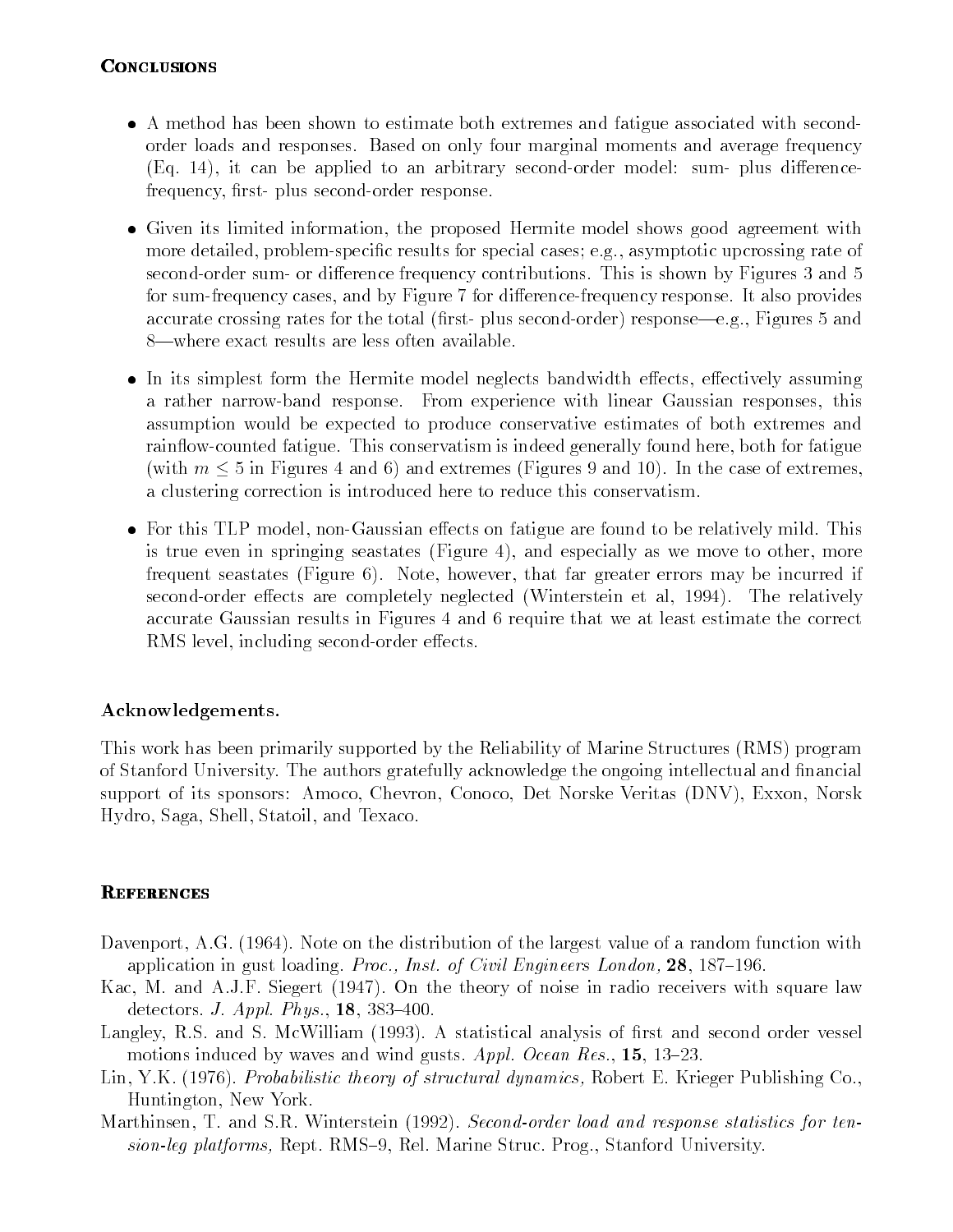- Molin, B. and X.B. Chen (1990). Calculation of second-order sum-frequency loads on TLP hulls, Institute Francais du Petrole Report.
- Morrison, D.F. (1976). *Multivariate statistical methods*, McGraw-Hill, New York.
- Næss, A. (1987). Response statistics of non-linear, second-order transformations to Gaussian loads. *J. Sound Vib.*,  $15(1)$ ,  $103-127$ .
- Næss, A. (1989). Effects of correlation on extreme slow-drift response. Proc., 8th Intl. Offshore Mech. Arctic Eng. Conf., ASME,  $465-474$ .
- Næss, A. (1992). Prediction of extremes related to the second-order sum-frequency response of a tlp. Proc., 2nd Intl. Offshore Polar Eng. Conf., ISOPE,  $436-443$ .
- Stansberg, C.T. (1991). A simple emthod for estimation of extreme values of non-Gaussian slowdrift responses. Proc., 1st Intl. Offshore Polar Eng. Conf., ISOPE,  $436-443$ .
- Toro, G.R. and C.A. Cornell (1986). Extremes of gaussian processes with bimodal spectra. J. Engrg. Mech., ASCE,  $112(5)$ , 465-484.
- Ude, T.C. (to appear). Identification and statistical analysis of second-order wave loads and motions, Ph.D. thesis,Civil Eng. Dept., Stanford University.
- Vanmarcke, E.H. (1975). On the distribution of the first-passage time for nonmal stationary random processes. J. Appl. Mech., ASME,  $42$ ,  $215-220$ .
- WAMIT, 4.0 (1991). WAMIT: A radiation-diffraction panel program for wave-body interactions, Users Manual, Ocean Eng. Dept., MIT.
- Winterstein, S.R. (1985). Nonnormal responses and fatigue damage. J. Engrg. Mech., ASCE,  $111(10), 1291-1295.$
- Winterstein, S.R. (1988). Nonlinear vibration models for extremes and fatigue. J. Engrg. Mech., ASCE,  $114(10)$ ,  $1772-1790$ .
- Winterstein, S.R. and T. Marthinsen (1991). Nonlinear effects on TLP springing response and reliability. Computational Stochastic Mechanics: Proc. 1st Intl. Conf., ed. P.D. Spanos and C.A. Brebbia, Elsevier, 765-776.
- Winterstein, S.R. and T. Marthinsen (1992). TLP springing response: reliability against extremes and fatigue, Rept. RMS-10, Rel. Marine Struc. Prog., Stanford University.
- Winterstein, S.R., T.C. Ude, and T. Marthinsen (1994). Volterra models of ocean structures: extreme and fatigue reliability. J. Engrg. Mech., ASCE,  $120(6)$ , 1369–1385.

# APPENDIX 1: EIGENVALUE ANALYSIS FOR SUM AND DIFFERENCE FREQUENCY RESPONSE

Here we provide additional details behind the development of Eq.  $5$ . To do this, we first define a standardized Gaussian vector z:

$$
\boldsymbol{z} = \begin{bmatrix} \boldsymbol{z}_{+}^{*} \\ \boldsymbol{z}_{+} \end{bmatrix} ; \ \ \boldsymbol{z}_{+} = \begin{bmatrix} z_{1} \\ \vdots \\ z_{N} \end{bmatrix}
$$
 (30)

<sup>3</sup>

<sup>2</sup>

in which  $z_k$  is defined as

$$
z_k = \frac{A_k e^{i(\omega_k t + \theta_k)}}{\sigma_k} \tag{31}
$$

in terms of the quantity  $\sigma_k$  from Eq. 2. It is readily shown from Eq. 31 that z is a standard complex Gaussian vector, with covariance matrix  $\Sigma_{zz} = I$ . Orthogonality of different frequencies ensures that  $E[z_i z_k]=0$  for  $j\neq k$ . Eq. 2 then confirms that each entry  $z_i$  has unit mean-square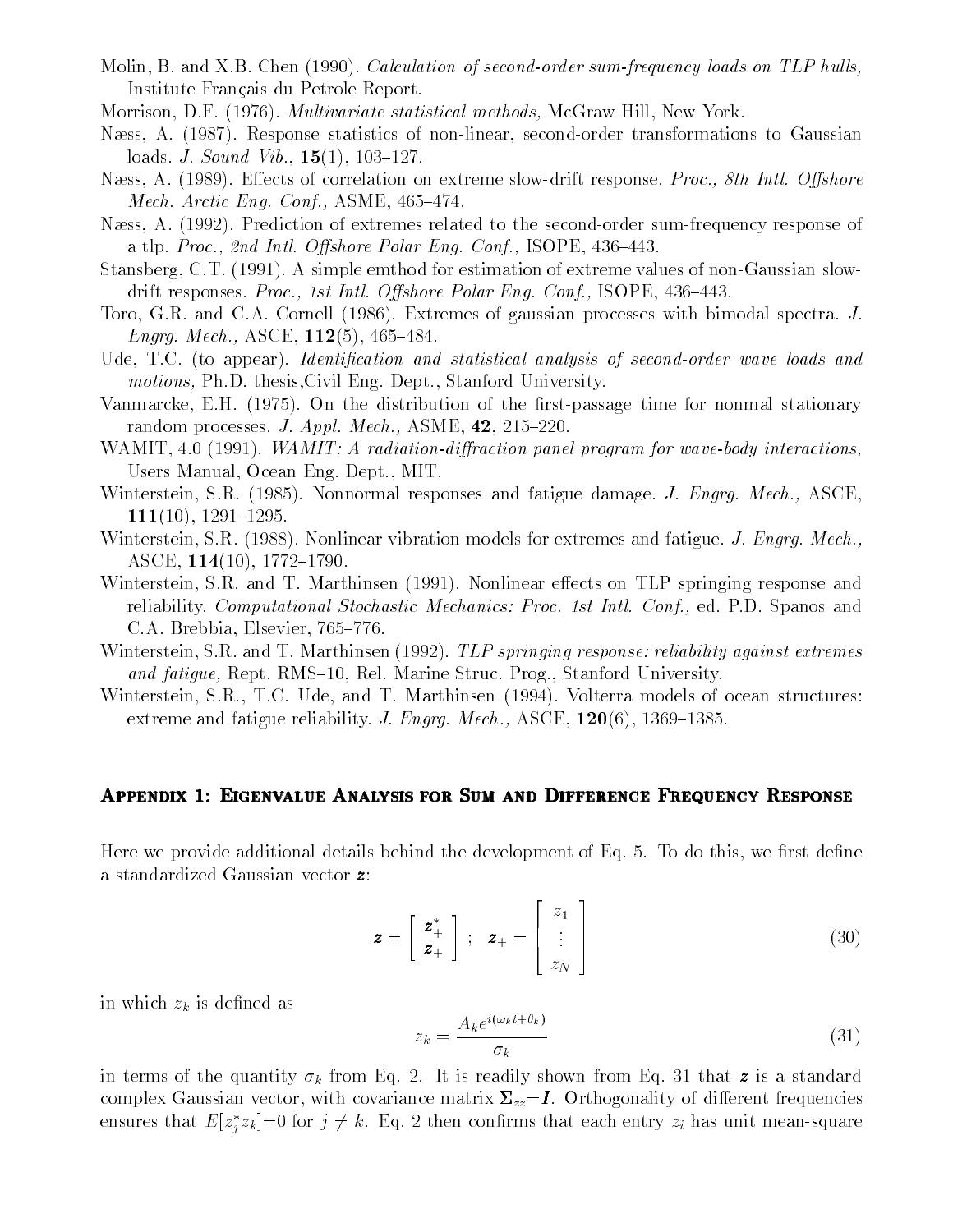amplitude:

$$
E[z_k^* z_k] = E[|z_k|^2] = E[\frac{A_k^2}{\sigma_k^2}] = 1
$$
\n(32)

#### Standardized Transfer Function Matrix

The second-order response  $x_2$ , as defined in Eq. 4, can then be written somewhat more concisely in terms of the  $z_k$ :

$$
x_2(t) = \frac{1}{2} \text{Re} \sum_{k=1}^{N} \sum_{l=1}^{N} z_k [\sigma_k \sigma_l H_2^-(\omega_k, \omega_l)] z_l^* + z_k [\sigma_k \sigma_l H_2^+(\omega_k, \omega_l)] z_l
$$
(33)

Still more concisely, we seek a standardized second-order transfer function matrix,  $\Gamma$ , for which the second-order response  $x_2$  at time t can be written in a standard quadratic form:

$$
x_2 = \mathbf{z}^H \Gamma \mathbf{z} \tag{34}
$$

With  $\boldsymbol{z}$  defined as in Eq. 30, we now seek a consistent choice of  $\boldsymbol{\Gamma}$  for which Eq. 34 is satisfied. We rst assume that can be expressed as in Eq. 7, in terms of the (N - N) arrays D and S. With **z** from Eq. 30, the quadratic form in Eq. 34 is then

$$
x_2 = \mathbf{z}^H \mathbf{\Gamma} \mathbf{z} = \begin{bmatrix} \mathbf{z}_+^T \mathbf{z}_+^T \end{bmatrix} \begin{bmatrix} \mathbf{D} & \mathbf{S} \\ \mathbf{S}^* & \mathbf{D}^* \end{bmatrix} \begin{bmatrix} \mathbf{z}_+^* \\ \mathbf{z}_+ \end{bmatrix} \\
= \begin{bmatrix} \mathbf{z}_+^T \mathbf{D} \mathbf{z}_+^* + \mathbf{z}_+^T \mathbf{D}^* \mathbf{z}_+ + \mathbf{z}_+^T \mathbf{S} \mathbf{z}_+ + \mathbf{z}_+^T \mathbf{S}^* \mathbf{z}_+^* \\ \mathbf{z}_+^T \mathbf{D} \mathbf{z}_+^* + \mathbf{z}_+^T \mathbf{S} \mathbf{z}_+ + \mathbf{z}_+^T \mathbf{S}^* \mathbf{z}_+^* \end{bmatrix} \tag{35}
$$

Finally, by equating Eqs. 33 and 35, the definitions of  $D$  and  $S$  from Eq. 8 follow directly. Note also the symmetry conditions for  $H_2^+$  and  $H_2^+$ :

$$
H_2^+(\omega_k, \omega_l) = H_2^+(\omega_l, \omega_k); \quad H_2^-(\omega_k, \omega_l) = [H_2^-(\omega_l, \omega_k)]^*
$$
\n(36)

 $\text{These}$  ensure that  $\mathbf{I} = \mathbf{I}$ .

#### Second-Order Analysis

Unlike Eq. 4, Eq. 34 expresses  $x_2$  as a quadratic form involving *standard* normal variables. Because  $\Gamma$  has nonzero off-diagonal entries, mixed terms are present in this quadratic form. It remains to rotate entries of z, so that these mixed terms are eliminated. Such a rotation is made possible by the eigenvalue analysis, which provides the spectral decomposition:

$$
\mathbf{\Gamma} = \mathbf{\Phi} \mathbf{\Lambda} \mathbf{\Phi}^H \tag{37}
$$

in which  $\Lambda$  is a diagonal matrix with entries  $\lambda_j$ , and  $\Phi$  is a matrix whose columns are the . (The restatement of  $\Pi$  restatement of  $\Pi$  restatement of  $\Pi$  restatement eigenvectors so that  $\Pi$  $\Psi^- = \Psi^+$ ). Combining Eqs. 34 and 37,

$$
x_2 = \boldsymbol{u}^H \boldsymbol{\Lambda} \boldsymbol{u} = \sum_{j=1}^{2N} \lambda_j |u_j|^2; \quad \boldsymbol{u} = \boldsymbol{\Phi}^H \boldsymbol{z}
$$
 (38)

We use the subscript j here to denote a summation over all *eigenmodes*, as distinct from summations over all frequencies (indices k and l in the preceding). Note also that  $\boldsymbol{u}$  is a rotated version of z, in which lengths (and covariances) are preserved:

$$
\Sigma_{uu} = E[\mathbf{u}\mathbf{u}^H] = \mathbf{\Phi}^H E[\mathbf{z}\mathbf{z}^H] \mathbf{\Phi} = \mathbf{\Phi}^H \mathbf{\Phi} = \mathbf{I}
$$
\n(39)